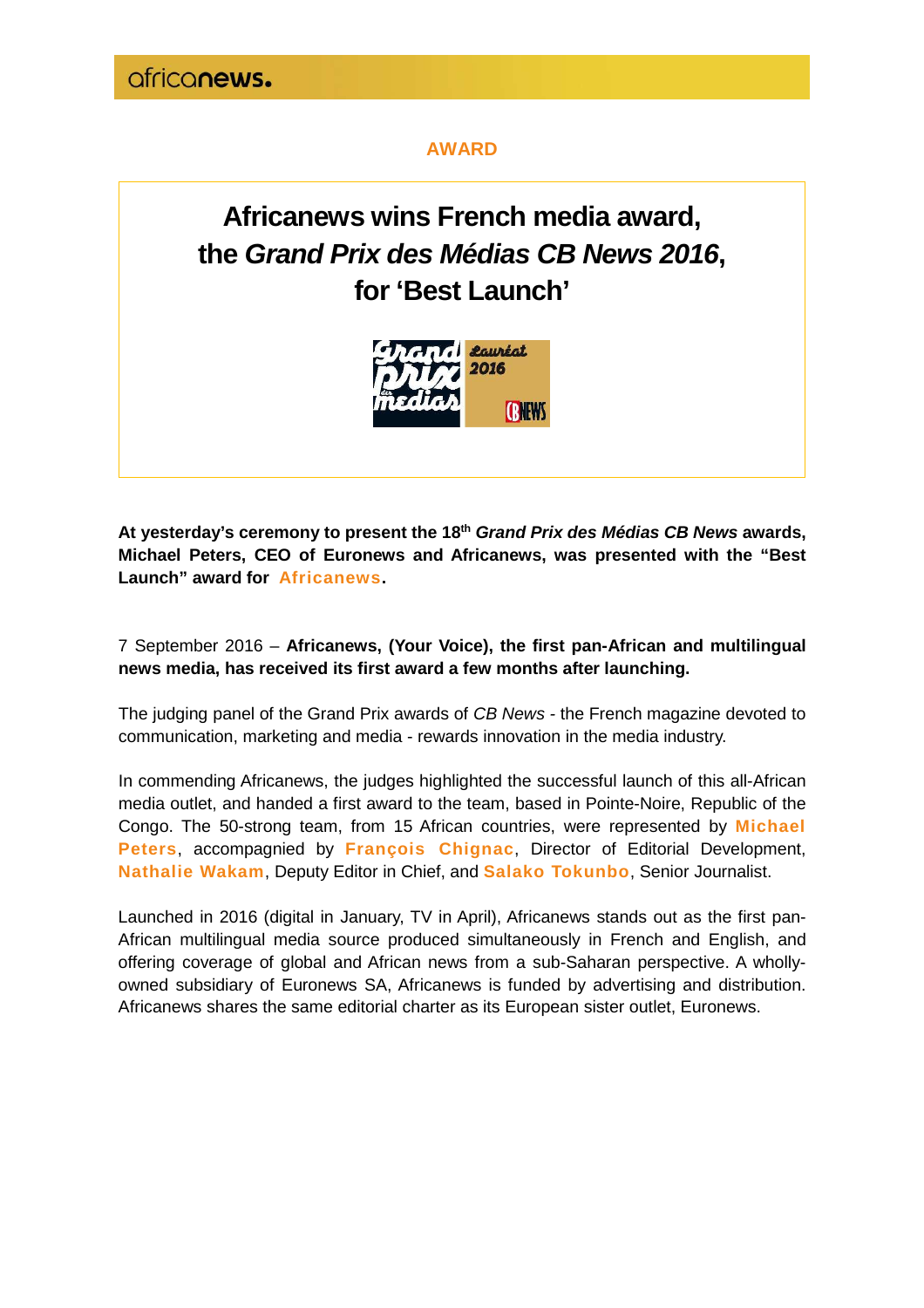### **Michael Peters, CEO**

"I warmly congratulate Africanews and Euronews teams who worked closely together to organise and launch Africanews, which aims to provide African audiences with a unique perspective on news from around the world and the continent. In just a few months, Africanews has made its mark in Africa through its tone and its coverage of current affairs in a fast-moving continent, which reflects its primary purpose: to show diversity in order to give Africa its rightful place in the world of news."



**François Chignac - Nathalie Wakam - Tokunbo Salako – Michael Peters** photo: Antoine Garric/Amélie Héroux

### **Grand Prix des Médias CB News**

Every year, CB News rewards innovation in the media. A judging panel of industry professionals and experts (journalists, media and advertising agency chiefs, advertisers) gathers to analyse the media landscape of the past 12 months and announce the winners of the 17 category awards and the overall Grand Prix des Médias 2016. The awards ceremony was hosted by David Abiker, a French TV and radio journalist and commentator.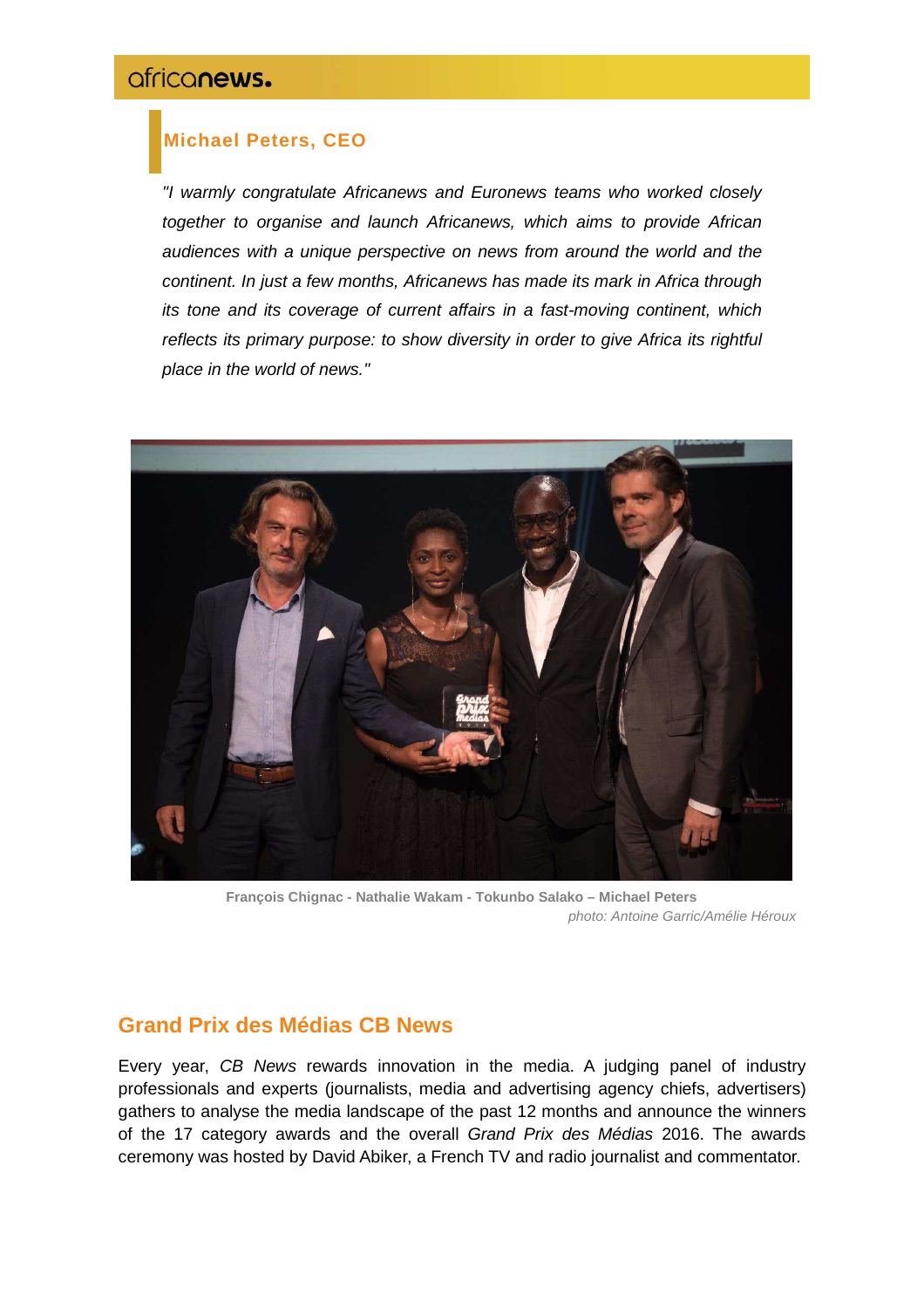**Africanews' flagship show, available on screens in Africa or worldwide on africanews.com** 

## **'The Morning Call'**

LIVE daily for 60 minutes

**This ground-breaking news bulletin is presented live from Africanews' Pointe-Noire studio by two journalists: French-speaking Hannane Ferdjani and English-speaking Robert K'Odingo.**

The first 30 minutes focus on the latest African and international headlines in **'The Africa news bulletin'** and **'The World news bulletin'** – with duplexes with Africanews correspondents and analysts across the continent – as well as newspaper reviews.

The second 30 minutes are devoted to an in-depth analysis of a particular topic (a new one will be selected each day) in an item called **'Grand Angle'**. 'The Morning Call' team is be joined by a journalist from the Africanews newsroom, who is the expert on the chosen subject, be it **Culture, Hitech, Business, Travel** or **Sport.**

'The Morning Call' wraps up with a diary of events to follow during the day, recommended by our two deputy editors-in-chief, **Veronica Kwabla** and **Nathalie Wakam**.



**Hannane Ferdjani and Robert K'Odingo Juliet Bawuah, Stéphane Kungne, Afolake Oyinloye, Ismael Akwei, Linnete Bahati**

Follow **@africanews** and Euronews Group's teams on Twitter: **@euronews\_group**

For more details, please contact: Lydie Bonvallet Head of Press and Public Relations **t** +33 (0)4 28 67 05 35 lydie.bonvallet@africanews.com